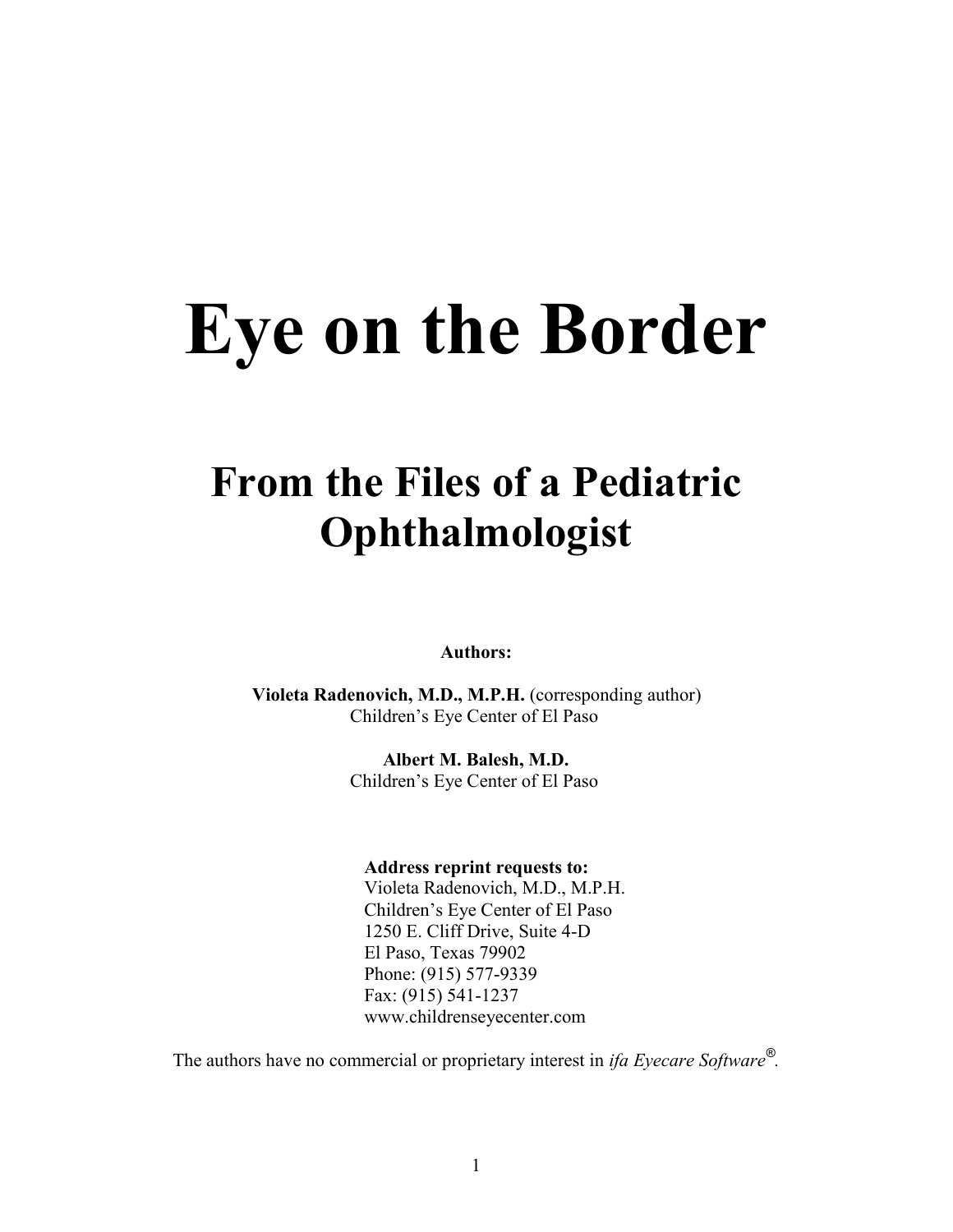#### **ABSTRACT**

**Purpose:** To provide extensive data on the ten most frequent ophthalmic diagnoses encountered in a pediatric ophthalmology practice – The Children's Eye Center of El Paso.

**Methods:** This is a retrospective, computerized medical records study of 16,568 pediatric patients, aged 1 month to 19 years, with 71,068 total diagnoses, in El Paso, Texas between August 17, 1996 and April 11, 2005. The Children's Eye Center of El Paso utilized a computerized medical records software program known as *ifa Eyecare Software® .*

**Results:** The most common diagnoses were refractive amblyopia (12,997, 18%), esotropia  $(6,473, 9\%)$ , myopia  $(4,781, 7\%)$ , healthy eyes  $(3,624, 5\%)$ , stenosis of the nasolacrimal duct (3,003, 4%), alternating exotropia (2,936, 4%), astigmatism (2,254, 3%), vernal conjunctivitis (2,242, 3%), chalazion (1,848, 3%), and strabismic amblyopia (1,737, 2%). Ninety percent (11,649) of the diagnoses of amblyopia, as well as the preponderance of diagnoses of alternating exotropia, astigmatism, and vernal conjunctivitis, were made in patients 6 years of age or older. Eighty-eight percent (5,679) of the diagnoses of esotropia, as well as the majority of diagnoses of stenosis of the lacrimal duct, chalazion, and strabismic amblyopia, were instead made in patients 4 years of age or older, with 401 (23%) diagnoses of strabismic amblyopia, nearly one quarter, made in children older than 10 years.

**Conclusion:** Refractive amblyopia, esotropia, myopia, healthy eyes, nasolacrimal duct obstruction, alternating exotropia, astigmatism, vernal conjunctivitis, chalazion, and strabismic amblyopia were the ten most common diagnoses seen in a pediatric

2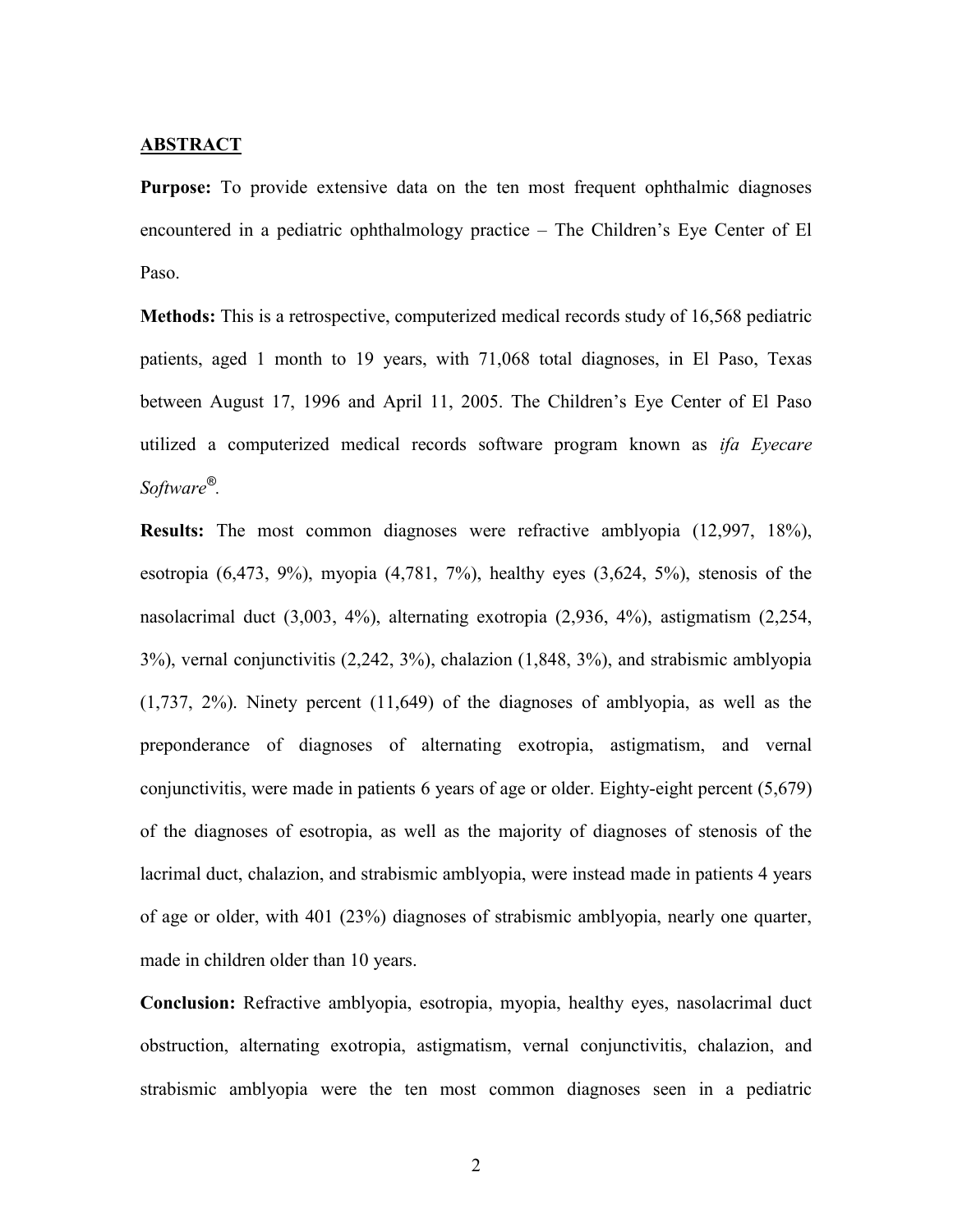ophthalmology practice in the border community of El Paso, Texas. Amblyopia, esotropia, exotropia, and astigmatism were diagnosed too late for effective therapeutic intervention. We recommend early examination and vision screening of young children (aged 2 to 5 years) for amblyopia, strabismus, and refractive errors, with subsequent follow-up via a computer database employing eyecare software. Accurate electronic charting not only facilitates tabulation of precise prevalence data but is also extremely beneficial to subsequent treatment coordination and follow-up.

#### **INTRODUCTION**

There have been no studies detailing extensive use of eyecare software to document and tabulate the most frequent ophthalmic diagnoses encountered by a pediatric ophthalmologist in a border community. El Paso, Texas is one such community of almost  $600,000$  total inhabitants and  $50,000$  under the age of 5 years,<sup>1</sup> in which the inaccessibility to adequate health-insurance plans, the existence of *colonias,* and a burgeoning immigration problem all impede precise prevalence data collection and standard health care delivery. In fact, the 157 *colonias* in El Paso County with their inherent lack of running water (26%), inadequate sewage systems (66%), and an average household income of less than \$15,000 a year (32%) face graver problems than preventive eyecare maintenance.<sup>2</sup> Add to this the fact that of 636 small businesses in El Paso, only 52, or 8%, offer a health-insurance plan, and the previsions by census trackers that El Paso's population is expected to reach a million people by 2025, and one begins to comprehend a clear and present recipe for disaster.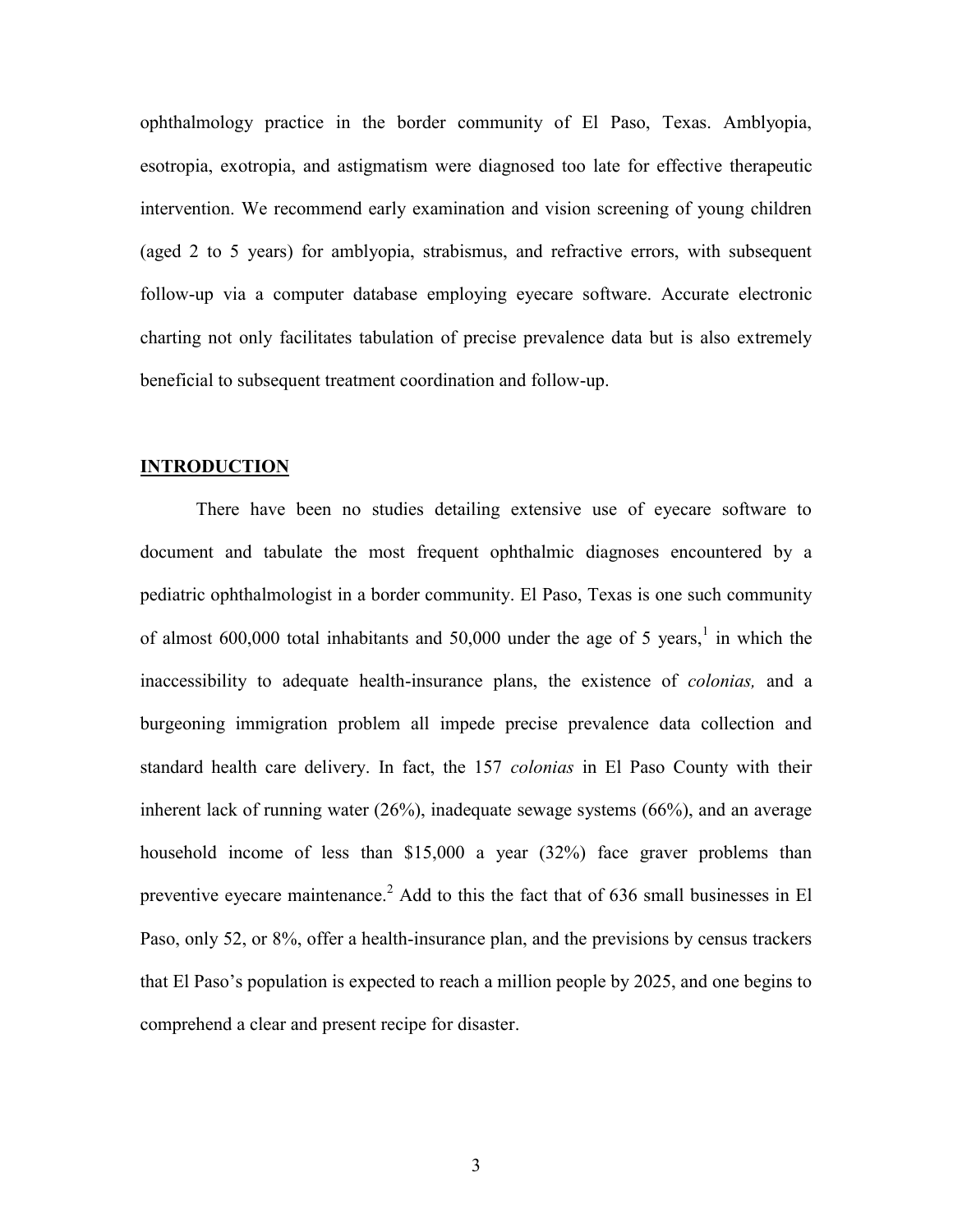In order to stem the imminent tide and to provide better pediatric ophthalmic services to indigent border and inner city populations in El Paso and throughout the U.S., accurate electronic charting must first tabulate data precisely and then point the way to the most frequent ophthalmic diagnoses encountered, so that adequate therapeutic measures can be taken on a large and cost-effective scale.

#### **PATIENTS AND METHODS**

The electronic clinical records (ifa Eyecare Software®, Germany) of 16,568 pediatric ophthalmic patients (age range of 1 month to 19 years at the time of first visit), seen in El Paso, Texas between August 17, 1996 and April 11, 2005, were reviewed. All patients had undergone a complete ophthalmic and orthoptic evaluation, and a total of 71,068 individual ophthalmic diagnoses had been made.

Visual acuity testing, measured by lined letters or Snellen testing, was essential for diagnosing amblyopia. Cover testing was employed as an aid to demonstration of small-angle or intermittent strabismus. The direct ophthalmoscope was used to detect leukocoria, a possible indicator of retinoblastoma or cataract. Light sensitivity and enlargement of the cornea prompted further investigation for glaucoma. The threshold for suspicion of more serious ocular inflammation was crossed when conjunctivitis failed to respond quickly to treatment. A high level of clinical caution was exercised for specific eye findings known to be associated with nystagmus and systemic conditions.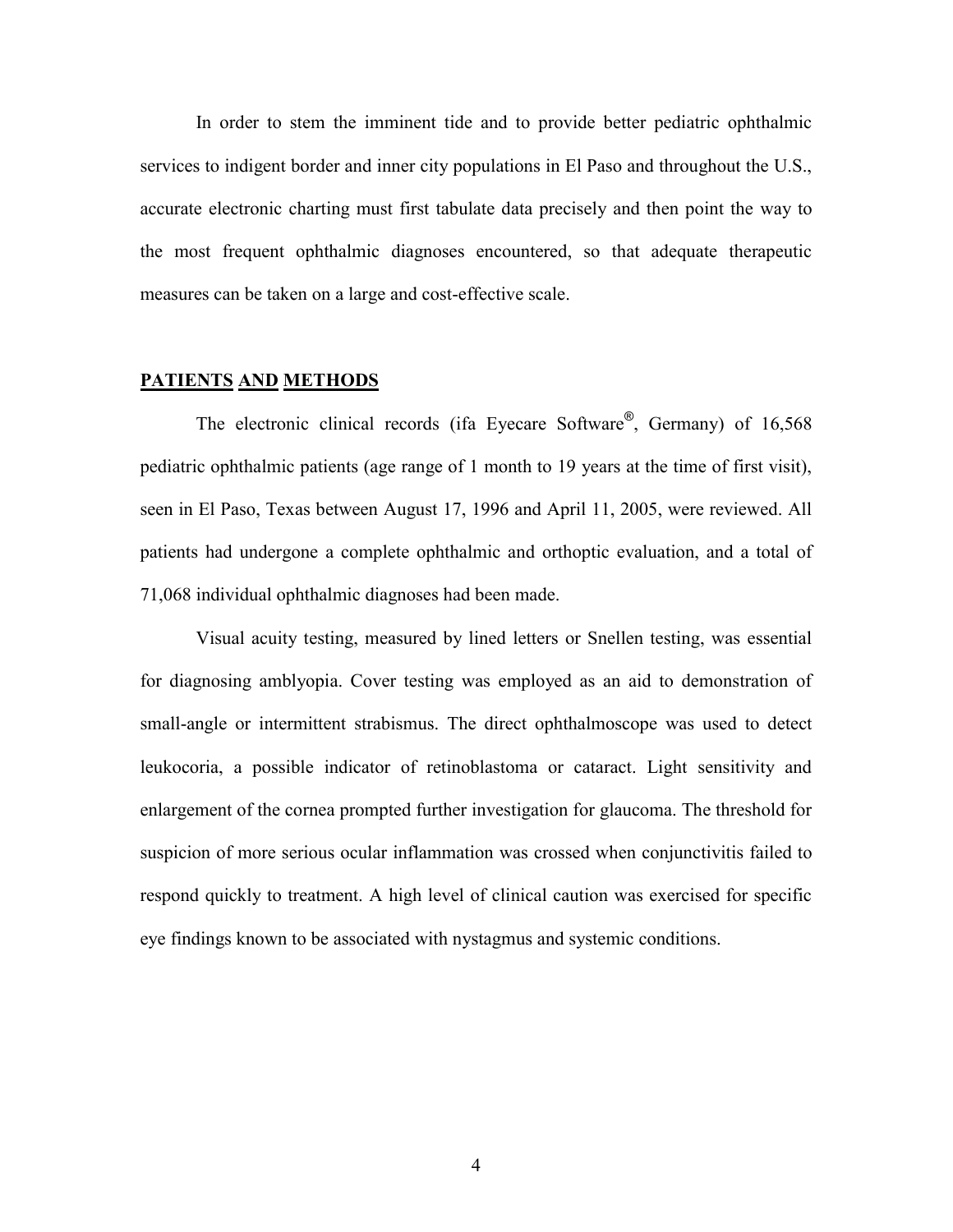#### **RESULTS**

Of the 16,568 patients (age range of 1 month to 19 years) with a total of 71,068 ophthalmic diagnoses, 41,895 diagnoses (59.0%) were among the most commonly seen. By far, the greatest number of diagnoses involved refractive amblyopia, with a total of 12,997 or 18.3%. An additional 20.9% of the total ophthalmic diagnoses made included esotropia (convergent strabismus), in 6,473 or 9.1%, myopia, in 4,781 or 6.7%, and healthy eyes, in 3,624 or 5.1%. Thus, almost 40% of the total ophthalmic diagnoses involved only four ocular conditions, with predominance (almost half of those or 18.3%) attributed to refractive amblyopia **(Table 1).**

In order of prevalence, the remaining six of the ten most common ophthalmic diagnoses encountered were: stenosis of the lacrimal duct (3,003 diagnoses, 4.2%), alternating exotropia (2,936, 4.1%), astigmatism (2,254, 3.2%), vernal conjunctivitis (2,242, 3.2%), chalazion (1,848, 2.6%) and strabismic amblyopia (1,737, 2.4%). They accounted for 14,020 diagnoses or 19.7% of the 71,068 total.

Refractive amblyopia, esotropia, myopia, and healthy eyes made up the vast majority of most frequent ophthalmic diagnoses (27,875 of 41,895, or 66.5%), with the others noted above accounting for 14,020 of 41,895, or 33.5%.

 Ninety percent (11,649) of the diagnoses of amblyopia were made in patients 6 years of age or older **(Table 2).** Eighty-eight percent (5,679) of the diagnoses of esotropia were instead made in patients 4 years of age or older. While healthy eyes were frequently seen in children of early school age, the diagnosis of myopia was made most often in the 10-16-year-old age range **(Table 3).** The highest frequency of stenosis of the lacrimal duct was noted in children 4-6 years of age, with alternating exotropia occurring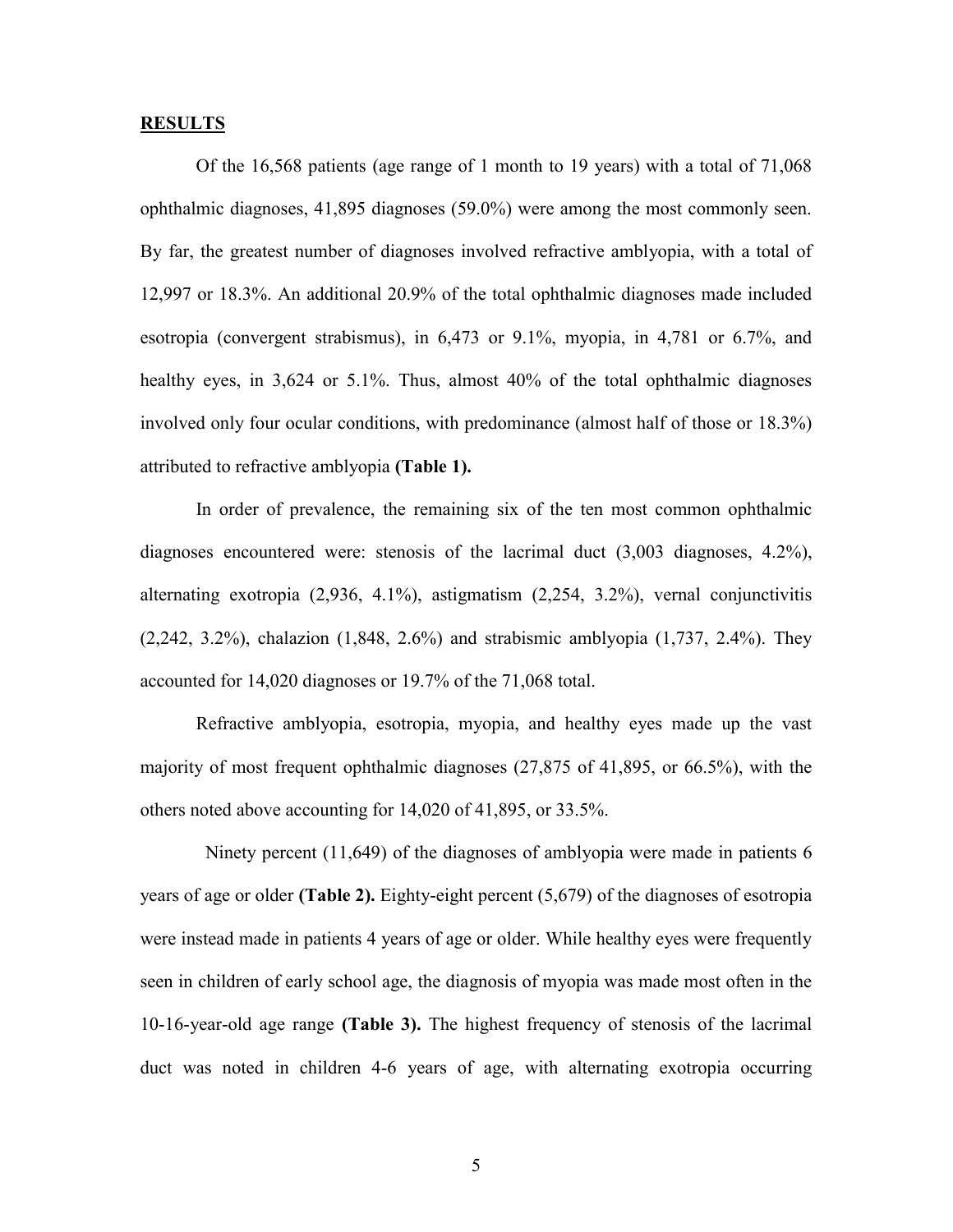predominantly in the 6-8-year-old age group. Both astigmatism and vernal conjunctivitis became preponderantly evident in 6-16-year-olds, with both chalazion and strabismic amblyopia diagnosed somewhat earlier at 4-10 years. Finally, 401 (23%) diagnoses of strabismic amblyopia, nearly one quarter, were made in children older than 10 years.

#### **DISCUSSION**

During the first six months of life, normal visual development is rapid and continues through the first decade. As a group, young children are extremely sensitive to conditions that interfere with vision and visual development. Pediatric ophthalmologists, as well as pediatricians, must therefore detect the most important ophthalmic condition of early childhood, and that is amblyopia ex anopsia. While not the most serious ophthalmologic disease, amblyopia, the functionally defective development of the central nervous system or reduced vision in an otherwise normal eye, is the most prevalent and offers, with early intervention, the best prognosis. When detected early, amblyopia is treatable, but the potential for correction and normal visual development is inversely related to age. $3<sup>3</sup>$ 

Amblyopia may be caused by common vision problems such as strabismus, uncorrected refractive errors, and deprivation secondary to occlusion. Prematurity is especially associated with eye pathology, including retinopathy of prematurity, amblyopia, strabismus, and refractive errors.

We studied our computer-based records of 16,568 patients (age range of 1 month to 19 years) with a total of 71,068 ophthalmic diagnoses, including amblyopia ex anopsia, in order to determine the prevalence of the ten most frequent ocular conditions present in

6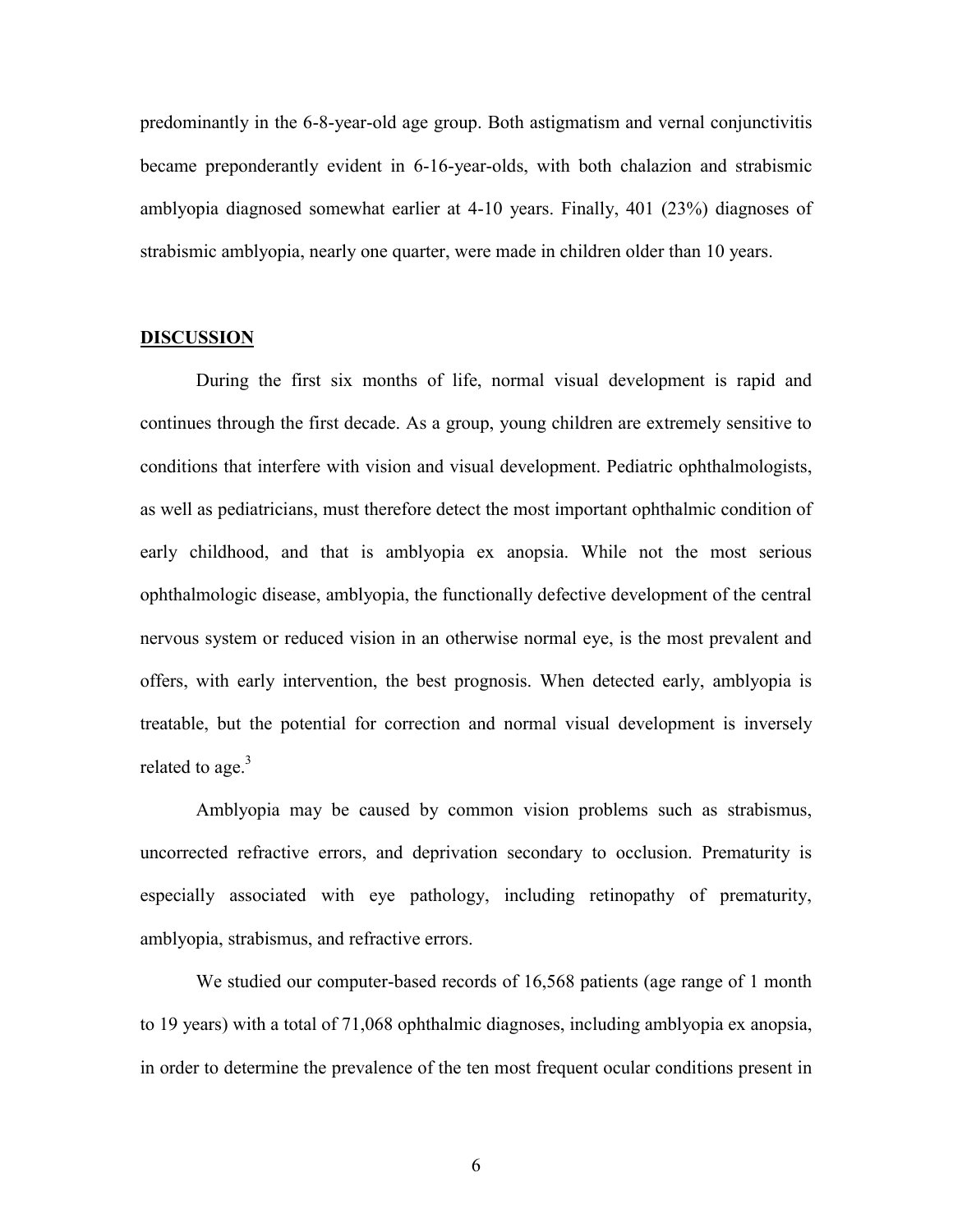young children in a U.S.–Mexico border community. To date, the incidence of amblyopia in the general population had been estimated to be approximately  $3\%$ <sup>4,5,6</sup>

The fact that refractive amblyopia, esotropia, myopia, and healthy eye examinations made up the clear majority of our ten most frequent ophthalmic diagnoses (66.5%) was in, and of, itself encouraging. It meant that our energies were being efficiently directed to areas where they might promote the most benefit. When identified early, those ocular disorders could be effectively treated with beneficial results to the children's vision in the future.<sup>7</sup> On the other hand, the fact that 90% of our diagnoses of amblyopia and strabismus were made in patients 6 years of age or older (school age) was undesirable from a therapeutic point of view, with detection at 3 years of age both an eventual goal and a near-requirement for effective therapeutic intervention and outcome.

While abnormalities in size, shape, and color of the anterior portion of the eye were easily detected by us through inspection, and noteworthy as harbingers of more serious conditions such as conjunctivitis, glaucoma, cataracts, or tumors, they nonetheless were a very small part of our total diagnoses, with an insignificant cost/benefit ratio. The same could also be said for urgent problems such as chlamydial and herpetic conjunctivitis, orbital cellulites, posterior uveitis, and glaucoma.

Studies of the prevalence of amblyopia and undetected vision abnormalities among preschool children in Mexico are almost nonexistent.<sup>8</sup> There is no reason to assume, however, that prevalence rates are significantly different from those in the U.S. Furthermore, with no screening programs in place to identify visual abnormalities among preschool children in Mexico, pediatric ophthalmologic services in border communities,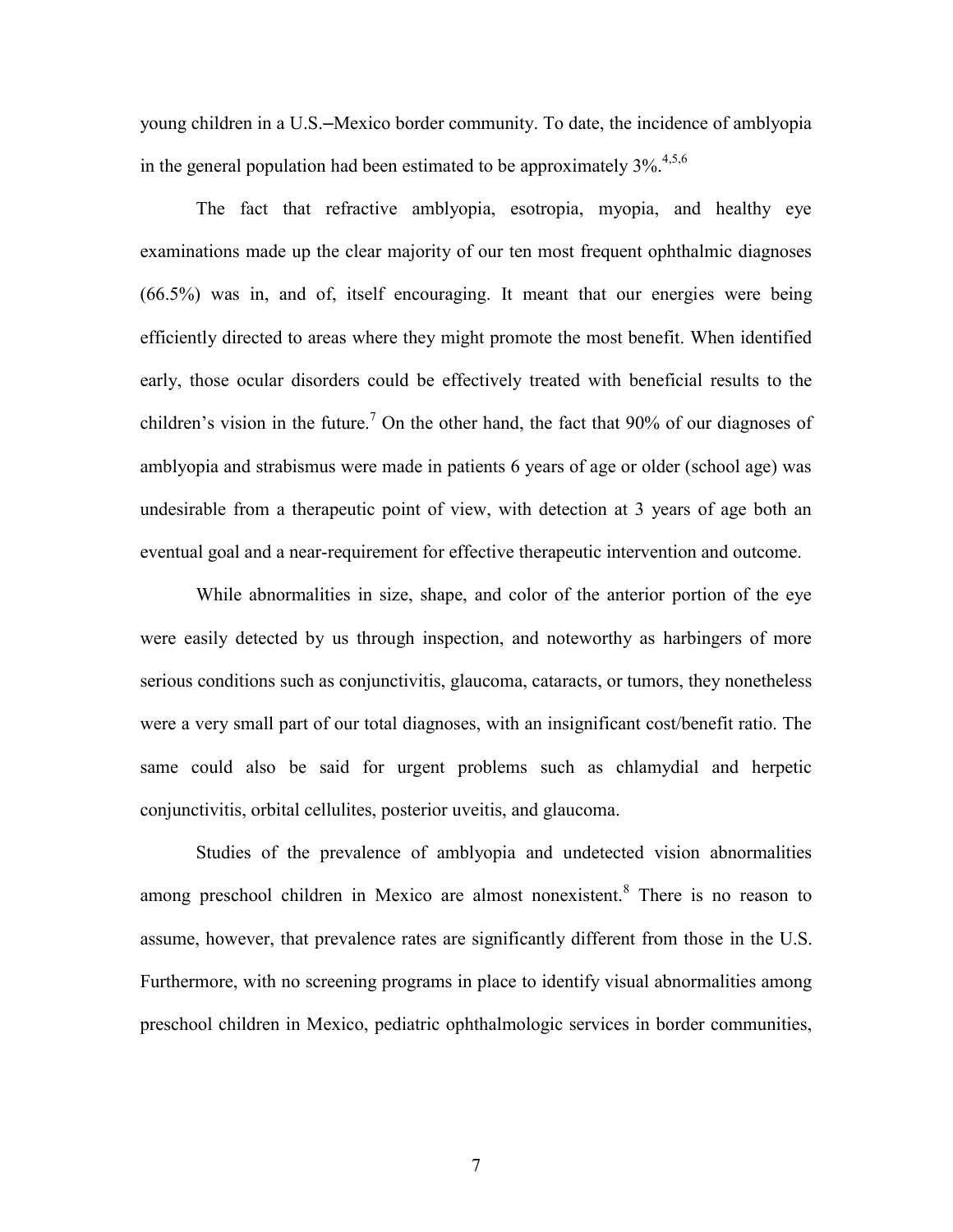like our own, must serve as the first line of defense in an international effort to prevent permanent pediatric eye damage.

Visual acuity screening, cover testing, direct ophthalmoscopy, and light sensitivity testing are tools well within the reach of primary care physicians and pediatricians to detect serious eye disorders.<sup>9</sup> The extremely high prevalence of amblyopia, esotropia, and myopia in our series of patients probably reflected competent use of those techniques by local primary care physicians and pediatricians who subsequently referred their findings and patients to us.

Models of preventive intervention in both preschool and older pediatric populations are not exclusive to this side of the world either. A six-year Italian experience demonstrated similar prevalence rates to our own and stressed the importance of early therapeutic intervention in amblyopia to allow complete visual rehabilitation.<sup>10</sup>

With 66.5% of our ten most frequent diagnoses and almost 40% of our total ophthalmic diagnoses involving the four conditions of amblyopia, esotropia, myopia, and healthy eyes, the obvious and immediate importance of preschool vision screening comes to the fore. Amblyopia and strabismus must be detected at 3 years of age, not the current 6 years or greater, in order to guarantee effective therapeutic returns. The remaining 33.5% of our ten most frequent diagnoses, in the form of stenosis of the nasolacrimal duct, alternating exotropia, astigmatism, vernal conjunctivitis, chalazion, and strabismic amblyopia, while by no means unimportant, carry far less weight in terms of the collective price to be paid by society and public/private health care systems.

8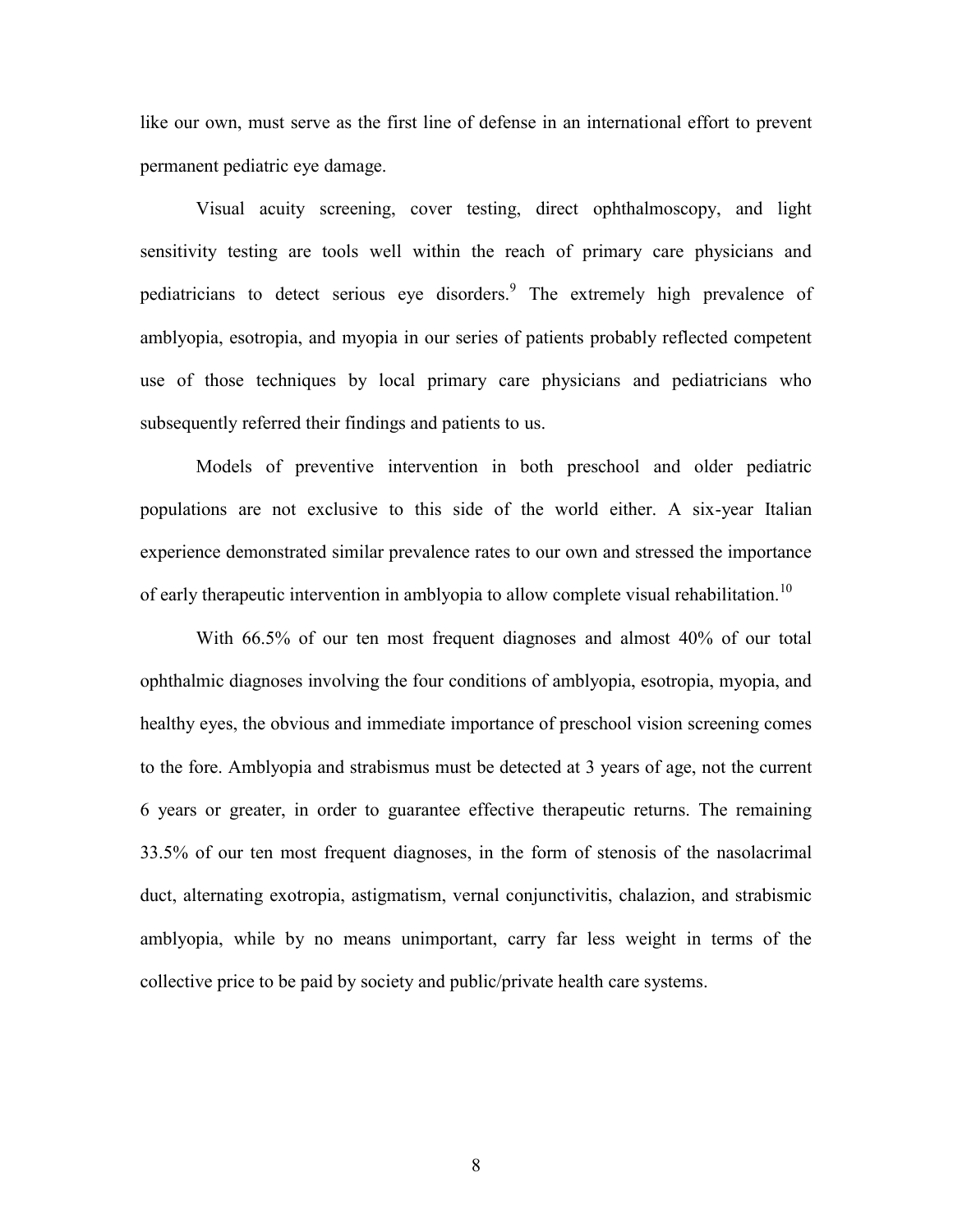#### **REFERENCES**

1. U.S. Census Bureau, 2004 American Community Survey.

2. 1998 KPMG Survey of Employer-Sponsored Health Benefits. *El Paso Times.* 1999.

3. Mills MD. The eye in childhood. *Am Fam Physician.* 1999;60:907-917.

4. Downing AH. Ocular defects in 60000 selectees. *Arch Ophthalmol.* 1945; 33:137-143.

5. McNeill NL. Patterns of visual defects in children. *Br J Ophthalmol.* 1955;39:688-701.

6. Dray J-P, Leibovitch I. Congenital ptosis and amblyopia: a retrospective study of 130 cases. *J Pediatr Ophthalmol Strabismus.* 2002; 39:222-225.

7. Datner EM, Jolly BT. Pediatric ophthalmology. *Emerg Med Clin North Am.* 1995; 13:669-679.

8. Juarez-Munoz IE, Rodriguez-Godoy ME, Guadarrama-Sotelo ME, Guerrero-Anaya M, Mejia-Arangure JM, Sciandra-Rico M. Incidence of common ophthalmological disorders in preschool children in Mexico City. *Salud Publica Mex.* 1996; 38:212-216.

9. Simon JW, Kaw P. *Am Fam Physician.* 2001; 64:623-628.

10. Cruciani F, Mastromarino A, Latini M, Paganelli G, Rocca M, Fiore F, Melino G. *Clin Ter.* 1993; 142:411-420.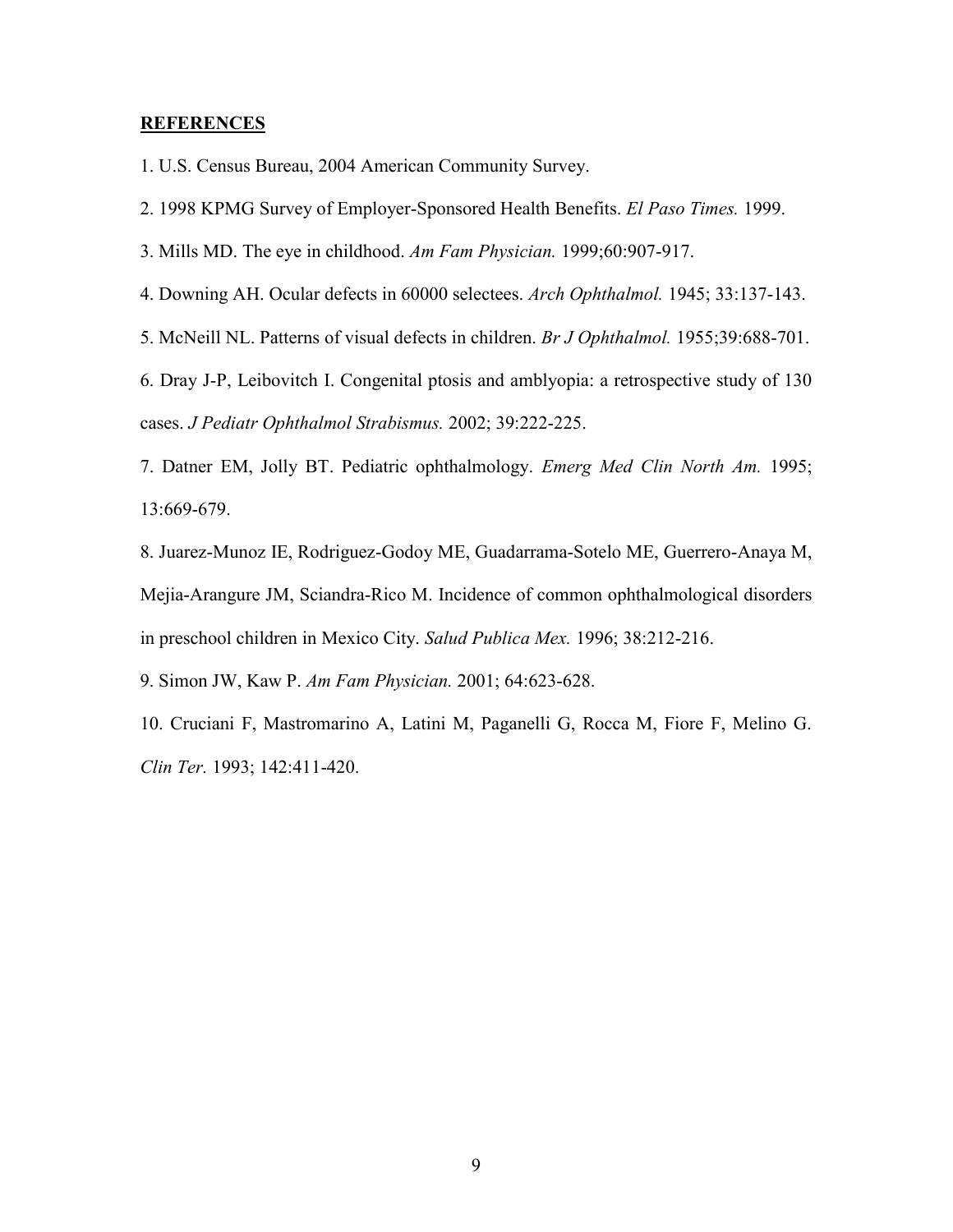### **TABLE 1**

# **TEN MOST FREQUENT PEDIATRIC OPHTHALMIC DIAGNOSES**

# **(Total Diagnoses 71,068 from August 17, 1996 – April 11, 2005)**

| <b>ICD-9 Code Diagnosis</b> |                            | <b>Number</b> | <b>Percent</b> |
|-----------------------------|----------------------------|---------------|----------------|
| 368.03                      | Refractive amblyopia       | 12,997        | 18.3           |
| 378.0                       | Esotropia                  | 6473          | 9.1            |
| 367.1                       | Myopia                     | 4781          | 6.7            |
| V72.0                       | Healthy eyes               | 3624          | 5.1            |
| 375.56                      | Stenosis nasolacrimal duct | 3003          | 4.2            |
| 378.15                      | Alternating exotropia      | 2936          | 4.1            |
| 367.20                      | Astigmatism                | 2254          | 3.2            |
| 372.13                      | Vernal conjunctivitis      | 2242          | 3.2            |
| 373.2                       | Chalazion                  | 1848          | 2.6            |
| 378.01                      | Strabismic amblyopia       | 1737          | 2.4            |
| <b>Total</b>                |                            | 41,895        | 59.0           |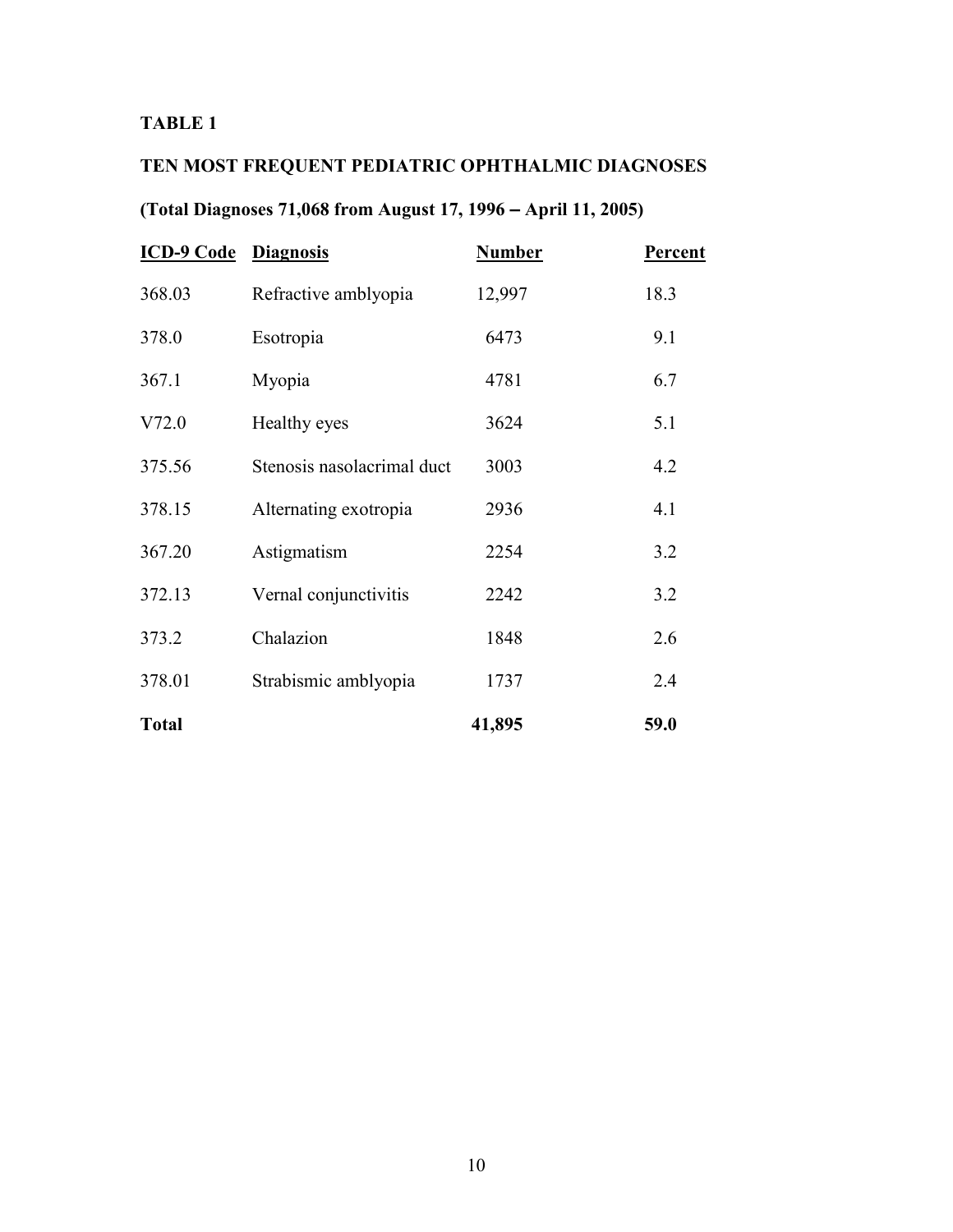### **TABLE 2**

# **PREVALENCE OF FREQUENT PEDIATRIC OPHTHALMIC DIAGNOSES**

# **(Most Frequent Diagnoses 41,895 from August 17, 1996 – April 11, 2005)**

| <b>Diagnosis</b>           | <b>Age Group</b> (yrs) | <b>Number</b> | <b>Percent Cases</b> |
|----------------------------|------------------------|---------------|----------------------|
| Refractive amblyopia       | $\geq 6$               | 11,649        | 89.6                 |
| Esotropia                  | $\geq 4$               | 5679          | 87.7                 |
| Myopia                     | $10 - 16$              | 2988          | 62.5                 |
| Healthy eyes               | $\geq 6$               | 3340          | 92.2                 |
| Stenosis nasolacrimal duct | $4 - 6$                | 1607          | 53.5                 |
| Alternating exotropia      | $6 - 8$                | 1126          | 38.4                 |
| Astigmatism                | $6 - 16$               | 1736          | 77.0                 |
| Vernal conjunctivitis      | $6 - 16$               | 1897          | 84.6                 |
| Chalazion                  | $4 - 10$               | 1082          | 58.5                 |
| Strabismic amblyopia       | $4 - 10$               | 1238          | 71.3                 |
| <b>Total</b>               |                        | 32,342        | 77.2                 |